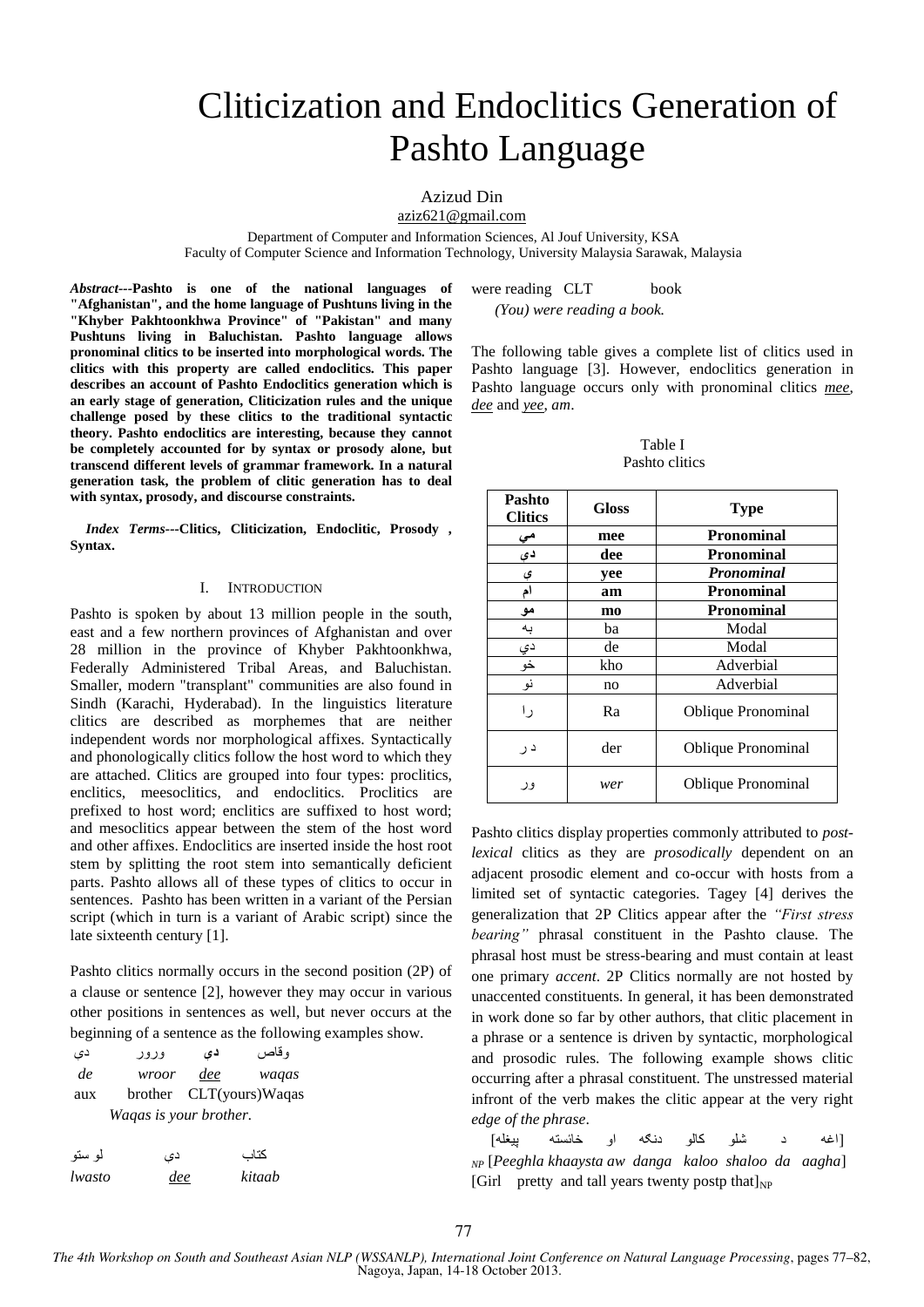| وليده               | نن بيا | دی                  |
|---------------------|--------|---------------------|
| Wa'lida Bya nen dee |        |                     |
| Saw                 |        | again today CLT-you |

*You saw that twenty years old tall and pretty girl again today.*

The rest of the paper is organized as follows. In section II, we describe the related works about Pashto endoclitics generation with examples. Section III reviews Syntactic and Phonological Features of Clitics. In section IV, we presented clitics placement rules. Conclusions are presented in section V.

## II. PASHTO ENDOCLITICS

Pashto allows clitics to be inserted into morphological words. The clitics with this property are called endoclitics. By definition endoclitics are inserted inside a word (verb in Pashto is split by endoclitic) by splitting the word into separate nonadjacent and semantically vacuous pieces. Endoclitics may not be regarded as morphological inflections as their semantics are unrelated to the host word in most of the cases. Morphologically endoclitics violate principle of *Lexical Integrity* (which states that syntactic operations may not interfere with morphology of words) [5]. The following example from [4] shows the occurrence of an endoclitic in a Pashto sentence with imperfective verb form.

| اخستل       | ما                                 |
|-------------|------------------------------------|
| Akhist-el   | maa                                |
| $buy_{3sg}$ | 1sg                                |
|             | I was buying them. (Tagey 1977:89) |

Pashto is strictly a verb final language (word order in Pashto is SOV). The verb [akhist-el] appears non-finally and clitic [*mee*] occurs after it, because the clitic needs a host element if the strong pronoun *maa* is deleted. Sentences can thereby consist of simply a verb and a clitic.

| می                 | اخستل       |
|--------------------|-------------|
| mee                | akhist-el   |
| 1SG                | $buy3_{sg}$ |
| I was buying them. |             |

Tagey observes that *a-initial* verbs can be split apart by clitics. Specifically, in the presence of a clitic the initial [a] of these verbs can split off from the rest of the verb root rendering the above sentence as show below. It is important to note that the part of verb appearing before the verb cannot be classified as either affix or an independent word.

ا مې خستل *Khist-el mee a* buy<sub>3sg</sub> CLT(I) ?? *I was buying them.*

Similarly, in the perfective form of the verb, the verb [akhistal] is prefixed with [wa] perfective marker resulting the following sentential form.

ما وا اخستل *Akhist-el wa maa* buy3sg PERF 1SG *I bought them.*

In the above sentence, deleting the strong pronoun [maa] introduces the clitic [mee]. This is shown by the sentence below.

| خستل            | مى |    | و (         |
|-----------------|----|----|-------------|
| Khist-el mee    |    | a  | wa          |
| $buy_{3sg}$ CLT |    | 99 | <b>PERF</b> |
| I bought them.  |    |    |             |

For explanatory purpose another example in which a clitic introduces as endoclitic is demonstrated by the following sentences.

| خستل               | نه       |                | و ا         | مى       | هغه  |
|--------------------|----------|----------------|-------------|----------|------|
| Khist-el na        |          | $\overline{a}$ | wa          | mee      | agha |
| $buy_{3sg}$        | not $??$ |                | <b>PERF</b> | CLT(1sg) | 3SG  |
| I did not buy it.  |          |                |             |          |      |
|                    |          |                |             |          |      |
| $\delta$           | و اه     |                | 9           | ى        | هغه  |
| ah                 | waha     |                | wa          | yee      | agha |
| $\text{AUX}_{3SG}$ | beat     |                | <b>PERF</b> | CLT(3sg) | 3SG  |
| He beats him.      |          |                |             |          |      |

Clitics always maintain second position. For example, if the strong pronoun [agha] is deleted from the second sentence above, the endoclitic would still be in second position after the perfective marker [wa], resulting in a sentence in which perfective marker [wa] (suffix) is no longer attached to the verb.

| ٥                | ه اه | ى                                        | - 9  |
|------------------|------|------------------------------------------|------|
| a                | Waha | yee                                      | wa   |
| $Aux_{3SG}$ best |      | CLT(3sg)                                 | PERF |
|                  |      | He beats him. (the pronoun agha deleted) |      |

If the perfective marker [wa] is removed, the endoclitic is again placed in the second position, and moves to the last position in the sentence.

واه ه ې *yee a waha* CLT Aux<sub>3SG</sub> beat *He was beating him.*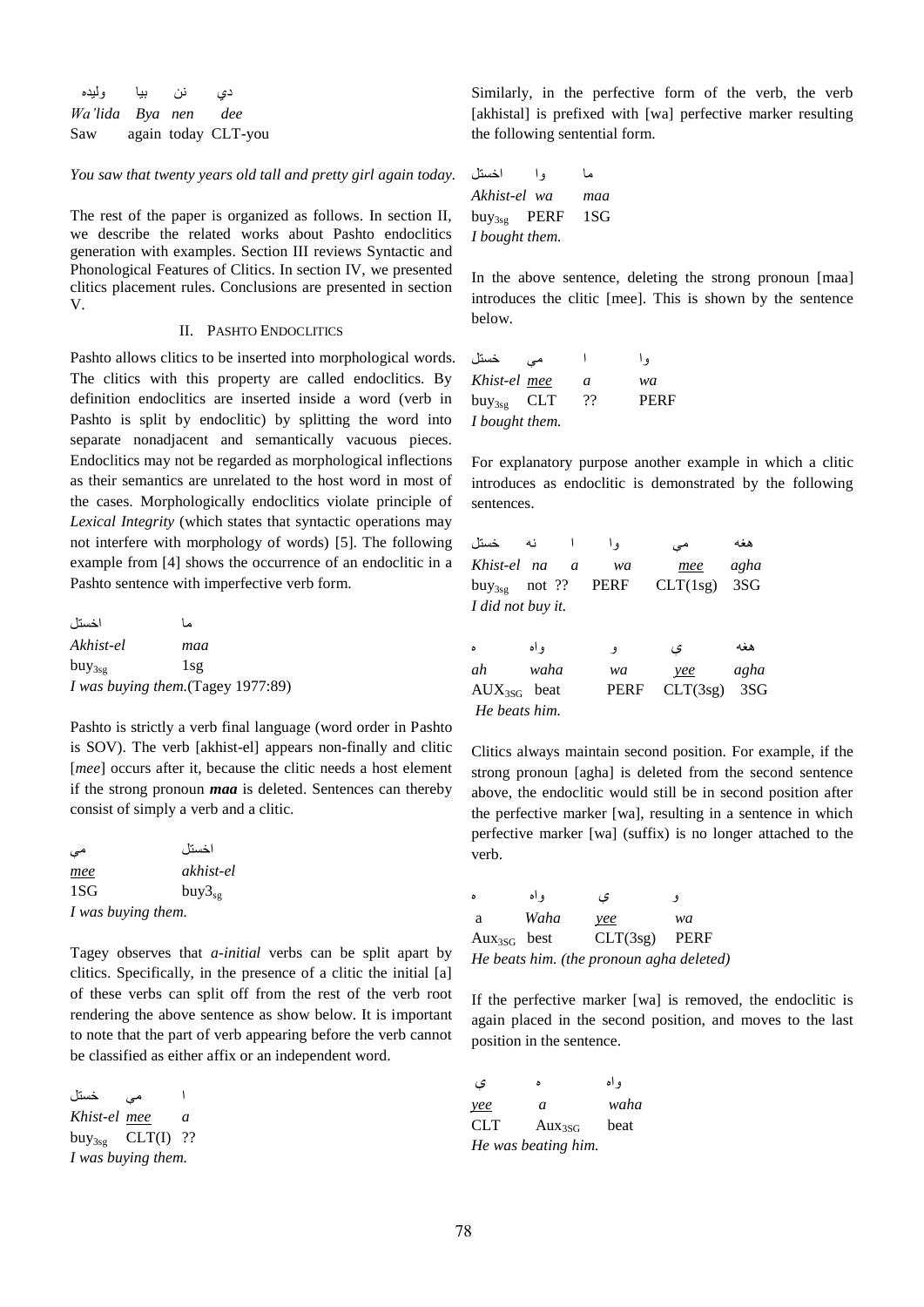There is another example which illustrates the insertion of clitic between perfective marker and verb.

ته ی ولوله *walwala yee ta* read it(CLT) you *You read it.* 

When the strong pronoun [ta] is deleted, a new sentence is generated with endoclitic as shown below.

و ې لولو *lwaala* yee *wa* read it(CLT) PERF *You read it.* 

Pashto verb has been identified to play important role in clitic placement. Kopris describes following five different classes of verb that have different behaviors in the presence of endoclitics [5].

- 1. Imperfective and Perfective verb
- 2. *a*-initial verb
- 3. Simple verb
- 4. Derivative verb
- 5. Doubly irregular verb

In Bogel"s analysis, endoclitics are subject to prosodic as well as syntactic constraints [6]. Prosodically, a clitic is placed after the first item bearing lexical stress in a sentence. Pashto is classified as an argument-dropping language, which is made possible by the syntactic agreement system on verbs and nouns. The endoclitics appear after aspect-caused stressed constituents. With regard to stress, Pashto verbs fall roughly into three classes, depending on their word-internal structure [6]. Bogel defines three classes of verbs with respect to clitics and endoclitics.

*Class 1 Verbs: Monomorphemic imperfective verbs* bear stress on the last syllable; the clitic is placed after the verb. *The perfective monomorphemic verbs* take on a perfective prefix [wa] that bears the main stress and the clitic occurs after the prefix. . The following shows an example.

تښنولو مې *me texnawala* CLT tickle *I was tickling (her). (Tagey 1977: 86)*

In the perfective aspect the [wa] marker attaches to the verb as a prefix and clitic occurs after it. In this case [wa] prefix is stressed.

و مې تښنولو *texnawala me wa*

tickle CLT PERF *I tickled (her). (Tagey 1977:92)*

*Class 2 Verbs:* (**compound prefix + root):** These verbs form the perfective by means of a stress on the first syllable of the verb. A class-2 verb is bi-morphemic and is formed by a derivational prefix and a root. Syntactically these verbs are viewed as one unit.

*Class 3 Verbs:* (**compound lexical item + auxiliary verb**): They are similar to class-2 verbs, but are complex predicates (light verb  $+$  adjective/adverb/noun). These verbs are also split by clitics as shown by the next two example sentences.

پوري وسته مې *mee pore wasta* 1SG carry across(3sg,FEM,PAST) *I carried her across.*

| و سته                 | می  | پوري         |
|-----------------------|-----|--------------|
| Wasta                 | mee | pore         |
| PERF                  | 1SG | Carry across |
| I carried her across. |     |              |

It has been suggested by Tagey [4], that there is a separate group of *a-initial* verbs, which has nine verbs that start with vowel [a]. These verbs show a very distinct behavior with regard to optional stress in the imperfective aspect. These verbs are: [akhistal] 'to buy', [aleyal] 'to singe', [acawal] 'to throw", [agustal] "to put on", [alwtal] "to fly", [astawal] "to send', [arawal] 'to turn over', [azmeyal] 'to test', and [awral] 'to hear'.

Some researchers have concluded that [a] was originally a prefix clitic [7], though [a] is no longer a recognizable prefix in Pashto. The class-2 and class-3 verbs can be thought of allowing clitic to be inserted post-lexically (at phonological level) into verb, without violating the principle of Lexical Integrity.

In the perfective tense, *a-initial* verbs take the perfective prefix [we] like all other class-1 verbs. Perfective *a-initial* verbs display vowel coalescence, a process that is assumed to take place in the lexicon. The *a-initial* verbs in class-1 undergo vowel coalescence when they are preceded by a particle ending in a vowel i.e. [we] [na] and [ma].The Pashto rule of vowel coalescence (VC) and its interaction with clitic placement was studied by Tegey [4]. The following example illustrates the vowel coalescence.

| و اخله              | ء ،  | ته  |                              |
|---------------------|------|-----|------------------------------|
| waxla               | yee  | ta  | <i>*ta yee w<b>aa</b>xla</i> |
| buy <sub>PERF</sub> | it   | you |                              |
| You buy it.         |      |     |                              |
| مه اخله             | ءَ ، | ته  |                              |
| maxla               | vee  | ta  | <i>*ta yee maaxla</i>        |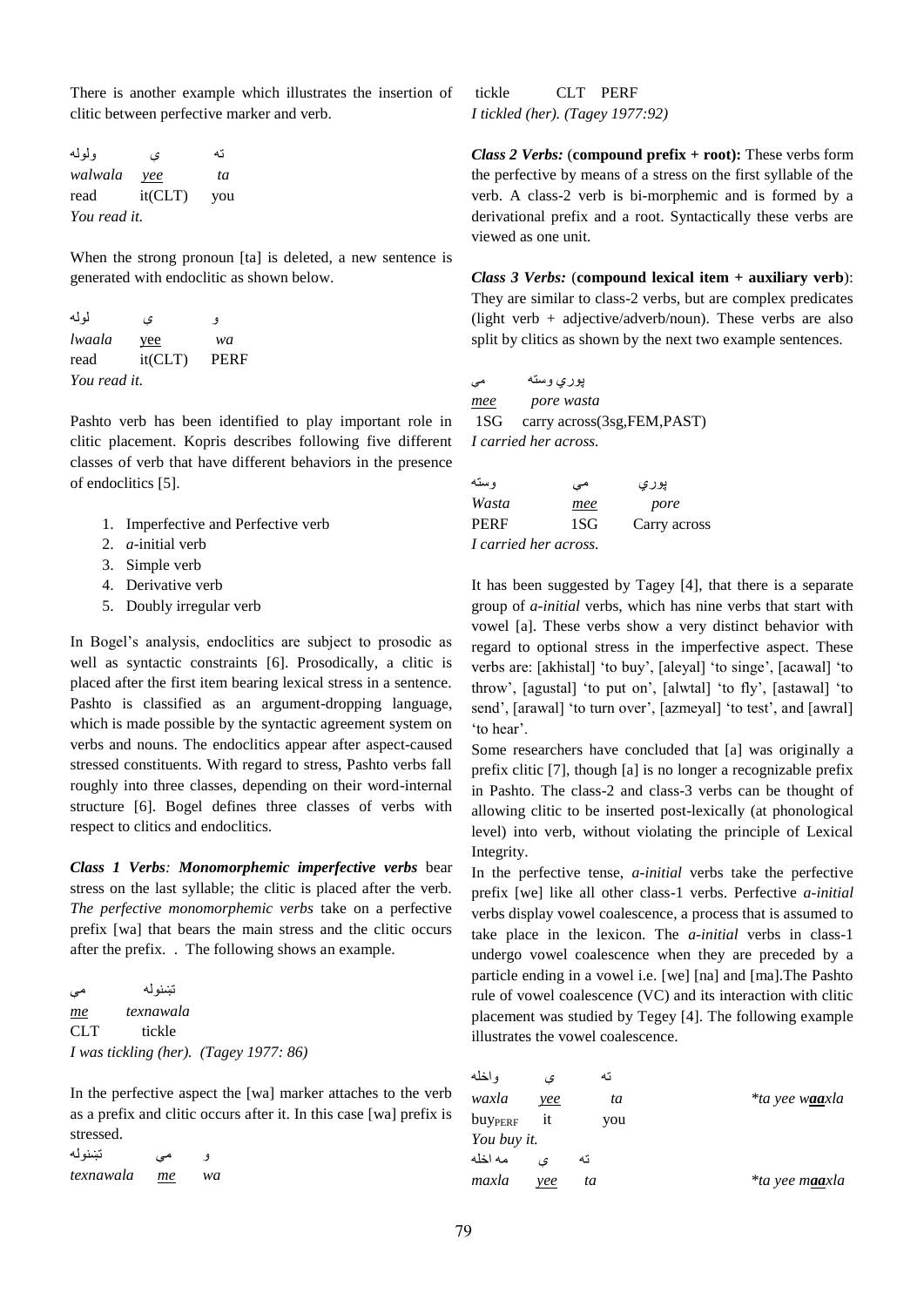not-buy it you *Don"t buy it.*

| نه اخلي       |     | ته  |                       |
|---------------|-----|-----|-----------------------|
| naxla         | yee | tа  |                       |
| no-buy        |     | vou | <i>*ta yee naaxla</i> |
| Don't buy it. |     |     |                       |

The interaction of clitic and vowel coalescence is shown by the sentence below, as the clitic is inserted between vowel coalesced parts [wa] and [*staw-el* ].

| ستو ل              | و ا         | می         | نر ،  |
|--------------------|-------------|------------|-------|
| staw-el            | wa          | mee        | none  |
| sent               | <b>PERF</b> | <b>CLT</b> | today |
| I sent them today. |             |            |       |
|                    |             |            |       |
| ستو ل              | مے          | و ا        |       |
| staw -el           | mee         | wa         |       |

sent CLT PERF *I sent them.*

Tegey supposed that a syntactic rule for clitic placement applied after phonological rule (vowel coalescence). According to Kassie the phonological motivation of VC is the elimination of haitus (phonological gapping) [8]. She suggests the following process for VC.  $[\triangleleft]_{\text{particle}} + [a, a]_{\text{verb}} \rightarrow [a]$ 

Kassie concludes that VC is a type of lexically restricted phonological process and only *a- for a-initial verbs* undergo VC [8]. Therefore *a-* is considered as a morphological prefix, thereby claiming that no verb stem begins with a vowel. The *a-initial* verbs are described as midway between class-1 and class-2, as they take the perfective particle, but contain a stressable prefix. Clitics never move in the syntax, but may only move in the phonology to find a host to their left by the process of *prosodic inversion*. Bogel concludes that clitics are inserted into the *morphological word* post lexically, and are subjected to prosodic constraints and stress [6]. Moreover she assumes that prosody inserts clitics post lexically after an accent-bearing element, thereby asserting that attachment to a host is *a strong prosodic constraint*.

#### III. SYNTACTIC AND PHONOLOGICAL FEATURES OF CLITICS

The first detailed study of Pashto clitics was carried out by Tagey [4] in his Phd dissertation. Tagey proposed that the clitic placement was syntactic, without elaborating on the exact syntactic mechanisms that determine clitic placement. Kassiere affirmed that the Pashto clitics can be dealt with only syntax and morphology. In Tagey"s analysis "clitics are placed after the first major surface constituent that bears at least one main stress". Apparently the suggestion posits that phonology interacts with syntax inorder to place clitics in correct position in sentences. In a later publication Muhammad and Babrakzai proposed that clitic placement can be treated as syntactic agreement [2]. According to Dost clitics placement within sentences and clauses is governed by constraints on syntax, prosody, lexical and sublexical levels, thereby blurring the distinction and interaction between these different levels [9].

In the analysis of Roberts, clitics are divided into two groups: one appearing in the *second position* of the clause, and another that appearing *nearer to the verb* [10]. In Robert's analysis Pashto 2P clitics identify oblique-case NPs (in ergative, accusative and genitive cases) and license null oblique-case arguments. Clitics do not intervene among conjuncts, and among the parts of any clause-initial constituent.

[کتاب او کاپۍ] مې و اخستل خو *Kho wakhist-el mee ConjP[ copy aw kitaab]* Adv.CLT bought CLT-I notebook and book *I bought a notebook and a book but ….."*

But the native speakers cannot speak it as below:

| و اخستل    | كايئ            | او            | مے        | كتاب   |
|------------|-----------------|---------------|-----------|--------|
| wakhist-el | $\mathit{copy}$ | aw            | mee       | kitab  |
| Bought     | notebook        | and           | $CLT-1sg$ | book   |
|            |                 | Оr            |           |        |
| و اخستل    | كايئ            | مى            | او        | كتاب   |
| wakhist-el | $\mathit{copy}$ | mee           | aw        | kitaab |
| bought     | notebook        | $CLT-1sg$ and |           | book   |

The ordering of pronominal clitics within a cluster (a series of adjacent clitics) is determined by person feature *syntactically* instead of a morphological template. Clitics bear person and number features which are not unique. Possessive clitics are dislocated from overt nominal with which they are semantically associated. There is a strong relationship between strong pronouns and pronominal clitics as stated by Roberts [10]. Strong pronouns occur at the same positions as the full NPs, but discourse neutral (topic) pronouns tend to appear in the form of second position Clitics. Pashto clitics have been studied from pure phonological aspect as well [10]. Roberts attempted to incorporate Pashto clitics into Chomsky"s Minimalist Program. He states that 2P pronominal clitics are agreement morphemes based on the observation (also made in [2]) that pronominal 2P Clitics are in complementary distribution with verbal agreement morphology. This leads to the prediction that only ergative and accusative arguments may be criticized, whereas nominative or absolutive arguments cannot be criticized. Each clitic heads an agreement projection, whose specifier licenses a null pronominal argument. As an example the constituent tree for the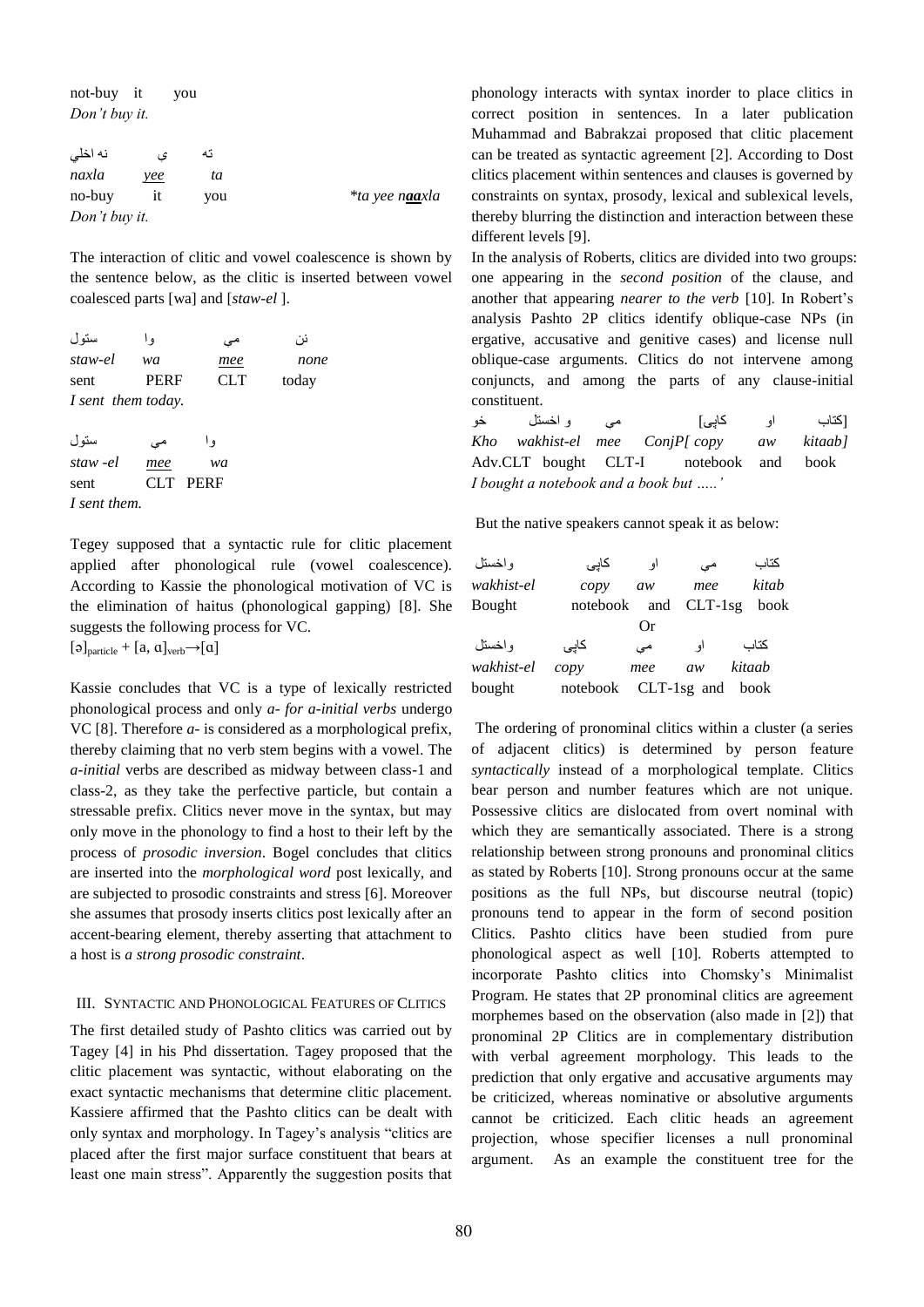sentence [waqas me wanalide] *"I didn"t not see Waqas (a person*). *'* is shown below from [9].



The NP leaves a trace and overtly moves to the subject position in the sentence thereby positioning itself with respect to clitic.

Dost [9] objects to the proposal brought forward by Roberts and identifies three problems with the syntax only analysis.

- 1. 2P clitics should be *double overt pronominal arguments* based on the agreement hypothesis ("clitics as agreement hypothesis"), but that do not.
- 2. The second problem is with endoclitics (that clitic in-fixation). Tagey in his analysis, identifies three classes of main verbs in Pashto, that sometimes require 2P Clitics to appear after the first *accented syllable* of the verb, rather than after the verb itself.When stress occurs on the first syllable of the verb (in perfective aspect), 2P Clitics obligatorily occur after the stressed syllable. According to Dost, Robert"s analysis does not consider clitics to be another natural word class, but rather considers them agreement morphemes and wrongly predicts the behavior of endoclitics.
- 3. The third problem identified by Dost is that 2P Clitics are prosodically required to have hosts. This property is lost by the syntactic treatment and EPP (Extended Projection Principle: the requirement that clauses have subjects), which is a syntactic requirement and not a prosodic one.

According to Dost the hypothesis, that 2p clitics are agreement morphemes is wrong. The suggestion made by earlier studies that clitics should co-occur with full nominal arguments, is not supported by the actual linguistic data [6]. As an alternate Dost describes a *Domain Based Approach* to clitic placement in Head-Driven Phrase Structure Grammar (HPSG).

## IV. CLITIC PLACEMENT

Pashto 2P clitics are unaccented, monosyllabic words that need single stressed phonological structure to their immediate left. According to existing clitic theories, Pashto clitics occur after first syntactic/prosodic structure in a sentence, which may be a word, phrase or prosodic unit. The first structure has to bear primary stress. Therefore, when placing clitics, syntax as well as prosodic constraints on phrases, words and units smaller than words have to be considered. Below Fig.1shows the sentence with strong pronoun on the top down parsing tree on the left side and with clitic on the right.



Figure 1. Cliticization

Clitics occur with wide range of syntactic hosts, and show low degree of selection with respect to hosts.

Table II specifies the rules for replacing strong pronouns with 2P (second position) clitics based on syntactic constraints only. This process is called cliticization. The abbreviations used in Table II are defined in Table III.

Table II Rules for 2P Clitics

| Rule           | <b>Strong</b><br>Pronoun | Syntactic<br><b>Constraint</b>            | Replacement<br><i>Clitic</i> |
|----------------|--------------------------|-------------------------------------------|------------------------------|
| 1              | زه خپله                  | verb(sng, p1,<br>present)                 | مي                           |
| $\overline{2}$ | زه خپل                   | $dob(max)$ ,<br>verb(sng, p1,<br>present) | مى                           |
| 3              | ما                       | verb(past)                                | مې                           |
| $\overline{4}$ | زما                      | verb(sng, p3, past)                       | هې                           |
| 5              | تاسو خپل                 | verb(past),<br>mod(qst)                   | ام                           |
| 6              | ته خیل                   | dob(mas),<br>verb(sng, p2,<br>present)    | دی                           |
| 7              | ته خیله                  | dob(fem),<br>verb(sng, p2,<br>present)    | دی                           |
| 8              | تا                       | verb(past)                                | دې                           |
| 9              | ستا                      | verb(past)                                | دې                           |
| 10             | دَ هغه                   | verb(sng, p1,<br>present)                 | ې                            |
| 11             | دَ هغوئ                  | verb(sng, p1,<br>present)                 | ې                            |
| 12             | دَ هغی                   | verb(sng, p1,<br>present)                 | ې                            |

The rules specified in Table II use only syntactic knowledge of clitic placement to introduce a clitic at second position (2P)